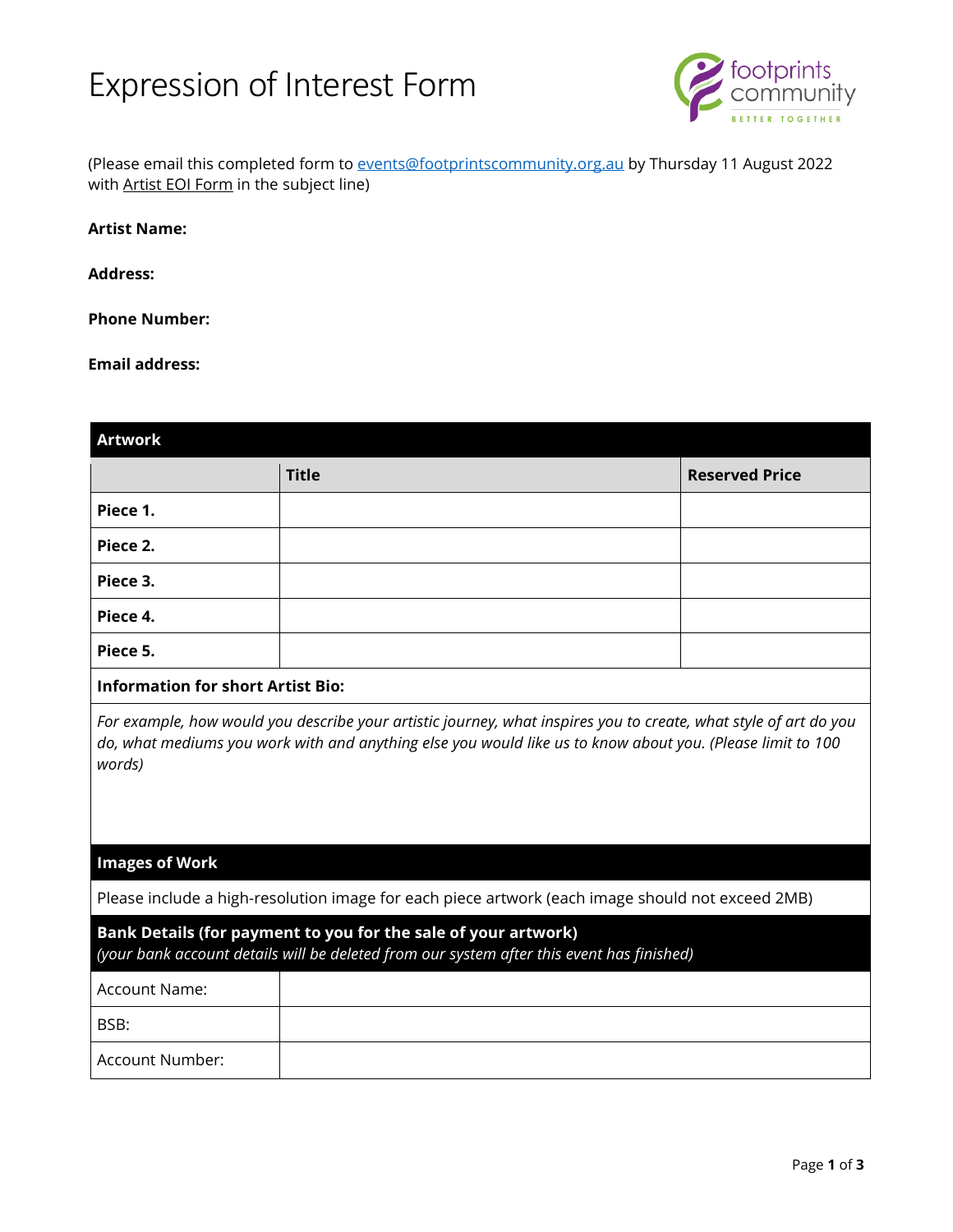### **Art Exhibition Participant Service and Consent Agreement:** *Please read carefully.*

- I understand that I agree to contribute my artwork to the Art Exhibition in September 2022.
- I understand that the artwork I create may be auctioned at the exhibition and I will receive 75% of the proceeds and 25% will be donated to Footprints.

If you would like to donate a higher percentage to Footprints, please specify: I would like to donate \_\_\_\_\_\_\_% to Footprints and I understand that I will receive \_\_\_\_\_\_\_%.

- I also understand that any artwork I create can be exhibited at the auction as "not for sale" so that I can keep my artwork if I wish.
- I acknowledge that if my artwork is not sold, I will be responsible for collecting it from the Light St Office at Fortitude Valley by Thursday 22 September 2022.
- I acknowledge that although staff and volunteers will handle my artwork with their utmost care. Footprints does not take any responsibility for lost or damaged artwork.
- I consent for my artwork to be used for marketing purposes for Footprints, which may include use on Footprints website, gift cards, notebooks, leaflets, but not for commercial gain.
- I understand that if my artwork is used for Footprints marketing purposes that I will be acknowledged as the artist.
- I understand that once sold, the buyer can use my artwork for their purpose. However, as the artist I continue to have copyright on my artwork and can use the image for my own purpose.

This year, Footprints may trial an online auction site to take bids prior to and during the exhibition. Please indicate if you would like your artwork included in the online auction site trial, please tick.

Yes, I am happy for my artwork to be included.

No, I do not want my artwork included.

Name: \_\_\_\_\_\_\_\_\_\_\_\_\_\_\_\_\_\_\_\_\_\_\_\_\_\_\_\_\_\_\_\_\_

| Signature: |  |
|------------|--|
|------------|--|